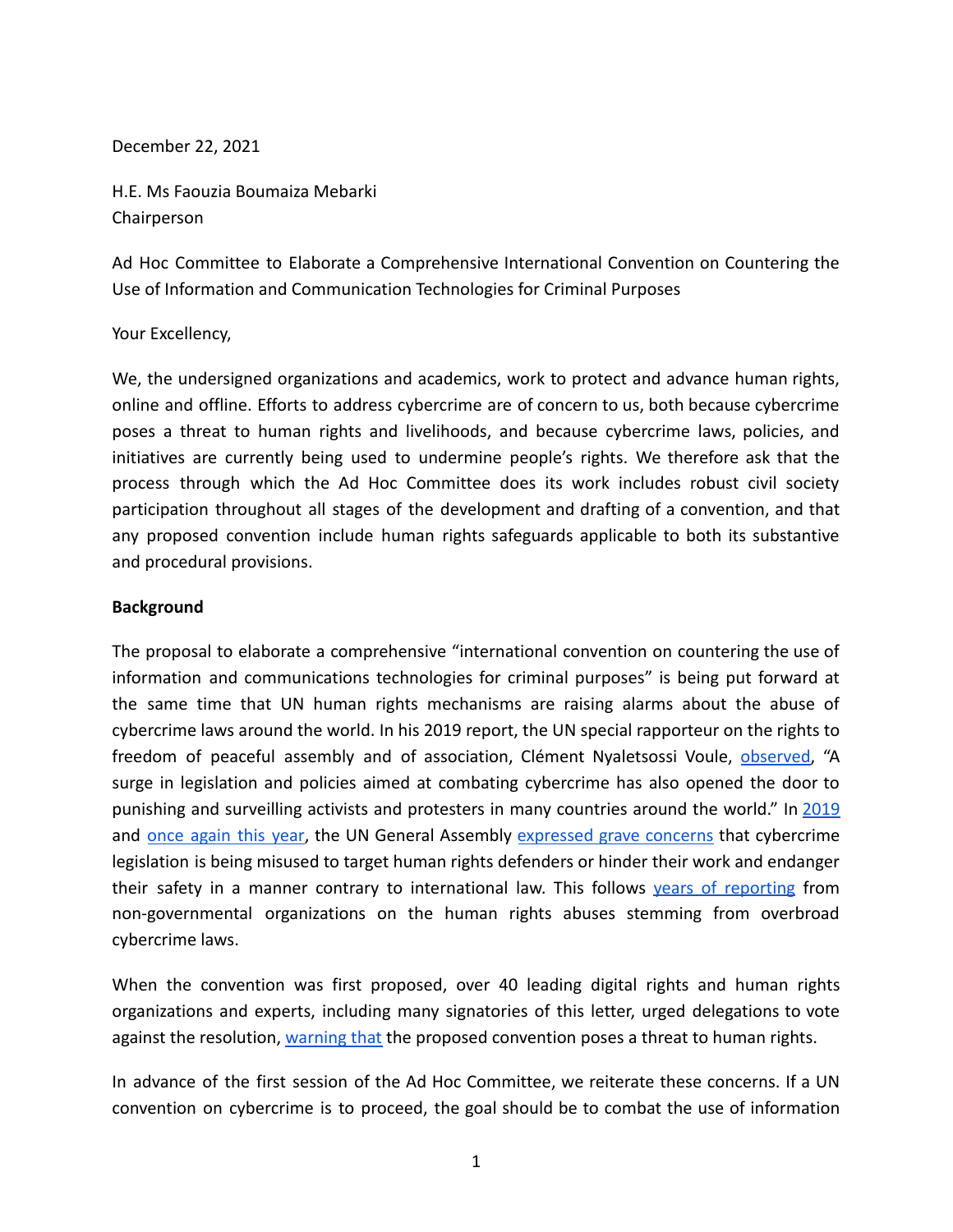and communications technologies for criminal purposes without endangering the fundamental rights of those it seeks to protect, so people can freely enjoy and exercise their rights, online and offline. Any proposed convention should incorporate clear and robust human rights safeguards. A convention without such safeguards or that dilutes States' human rights obligations would place individuals at risk and make our digital presence even more insecure, each threatening fundamental human rights.

As the Ad Hoc Committee commences its work drafting the convention in the coming months, it is vitally important to apply a human rights-based approach to ensure that the proposed text is not used as a tool to stifle freedom of expression, infringe on privacy and data protection, or endanger individuals and communities at risk.

The important work of combating cybercrime should be consistent with States' human rights obligations set forth in the Universal Declaration of Human Rights (UDHR), the International Covenant on Civil and Political Rights (ICCPR), and other international human rights instruments and standards. In other words, efforts to combat cybercrime should also protect, not undermine, human rights. We remind States that the same rights that individuals have offline should also be protected online.

## **Scope of Substantive Criminal Provisions**

There is no consensus on how to tackle cybercrime at the global level or a common understanding or definition of what constitutes [cybercrime](https://www.unodc.org/documents/organized-crime/UNODC_CCPCJ_EG.4_2013/CYBERCRIME_STUDY_210213.pdf). From a human rights perspective, it is essential to keep the scope of any convention on cybercrime narrow. Just because a crime might involve technology does not mean it needs to be included in the proposed convention. For example, expansive cybercrime laws often simply add penalties due to the use of a computer or device in the commission of an existing offense. The laws are especially problematic when they include content-related crimes. Vaguely worded cybercrime laws purporting to combat [misinformation](https://www.article19.org/resources/thailand-fake-news-undermine-freedom-of-expression/) and online support for or glorification of terrorism and extremism, can be misused to imprison [bloggers](https://www.article19.org/resources/egypt-end-harassment-of-rights-defender/) or block entire [platforms](https://www.accessnow.org/egyptian-parliament-approves-cybercrime-law-legalizing-blocking-of-websites-and-full-surveillance-of-egyptians/) in a given country. As such, they fail to comply with international freedom of expression standards. Such laws put journalists, activists, researchers, LGBTQ communities, and dissenters in danger, and can have a chilling effect on society more broadly.

Even laws that focus more narrowly on cyber-enabled crimes are used to undermine rights. Laws criminalizing unauthorized access to computer networks or systems have been used to target digital [security](https://www.eff.org/deeplinks/2021/06/eff-ecuadors-human-rights-secretariat-protecting-security-experts-vital-safeguard) [researchers](https://www.eff.org/deeplinks/2019/11/raid-javier-smaldone-argentinian-authorities-have-restarted-their-harassment-e), whistleblowers, activists, and journalists. Too often, security researchers, who help keep everyone safe, are caught up in vague cybercrime laws and face criminal charges for identifying flaws in security systems. Some States have also interpreted unauthorized access laws so broadly as to effectively criminalize any and all whistleblowing;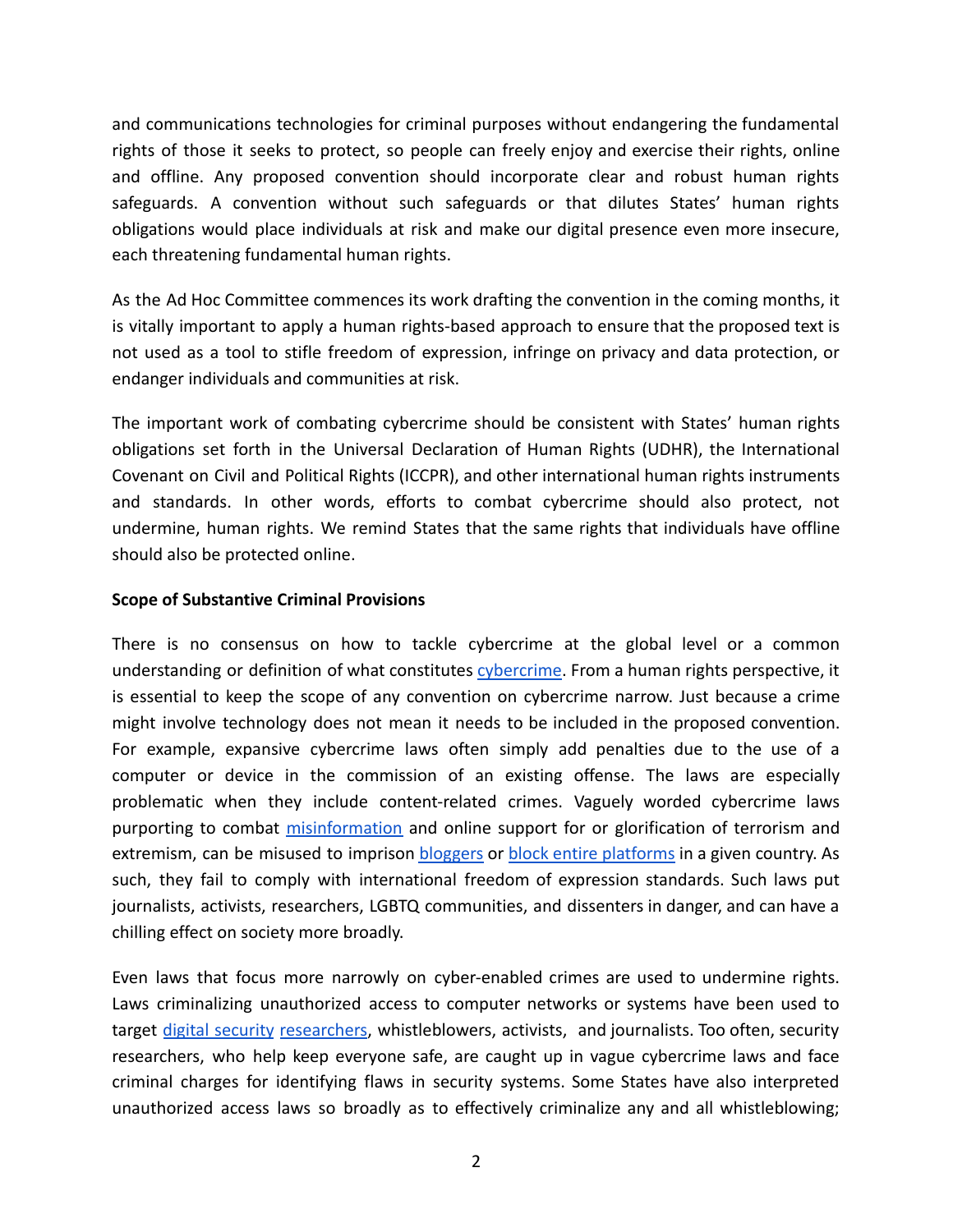under these interpretations, any disclosure of [information](https://nationalpost.com/news/canada/u-s-whistleblower-chelsea-manning-challenging-secrecy-laws-barring-her-from-canada) in [violation](https://www.eff.org/document/us-v-chelsea-manning-eff-amicus-brief) of a corporate or government policy could be treated as "cybercrime." Any potential convention should explicitly include a malicious intent standard, should not transform corporate or government computer use policies into criminal liability, should provide a clearly articulated and expansive public interest defense, and include clear provisions that allow security researchers to do their work without fear of prosecution.

# **Human Rights and Procedural Safeguards**

Our private and personal information, once locked in a desk drawer, now resides on our digital devices and in the cloud. Police around the world are using an increasingly intrusive set of investigative tools to access digital evidence. Frequently, their investigations cross borders without proper safeguards and bypass the protections in mutual legal assistance treaties. In many contexts, no judicial oversight is involved, and the role of independent data protection regulators is undermined. National laws, including cybercrime legislation, are often inadequate to protect against disproportionate or unnecessary surveillance.

Any potential convention should detail robust procedural and human rights safeguards that govern criminal investigations pursued under such a convention. It should ensure that [any](https://necessaryandproportionate.org/principles/) [interference](https://necessaryandproportionate.org/principles/) with the right to privacy complies with the principles of legality, necessity, and proportionality, including by requiring independent judicial authorization of surveillance measures. It should also not forbid States from adopting additional safeguards that limit law enforcement uses of personal data, as such a prohibition would undermine privacy and data protection. Any potential convention should also [reaffirm](https://www.ohchr.org/Documents/Issues/DigitalAge/ReportPrivacyinDigitalAge/A_HRC_39_29_EN.pdf) the need for States to adopt and enforce "strong, robust and comprehensive privacy legislation, including on data privacy, that complies with international human rights law in terms of safeguards, oversight and remedies to effectively protect the right to privacy."

There is a real risk that, in an attempt to entice all States to sign a proposed UN cybercrime convention, bad human rights practices will be accommodated, resulting in a race to the bottom. Therefore, it is essential that any potential convention explicitly reinforces procedural safeguards to protect human rights and resists shortcuts around mutual assistance agreements.

## **Meaningful Participation**

Going forward, we ask the Ad Hoc Committee to actively include civil society organizations in consultations—including those dealing with digital security and groups assisting vulnerable communities and individuals—which did not happen when this process began in 2019 or in the time since.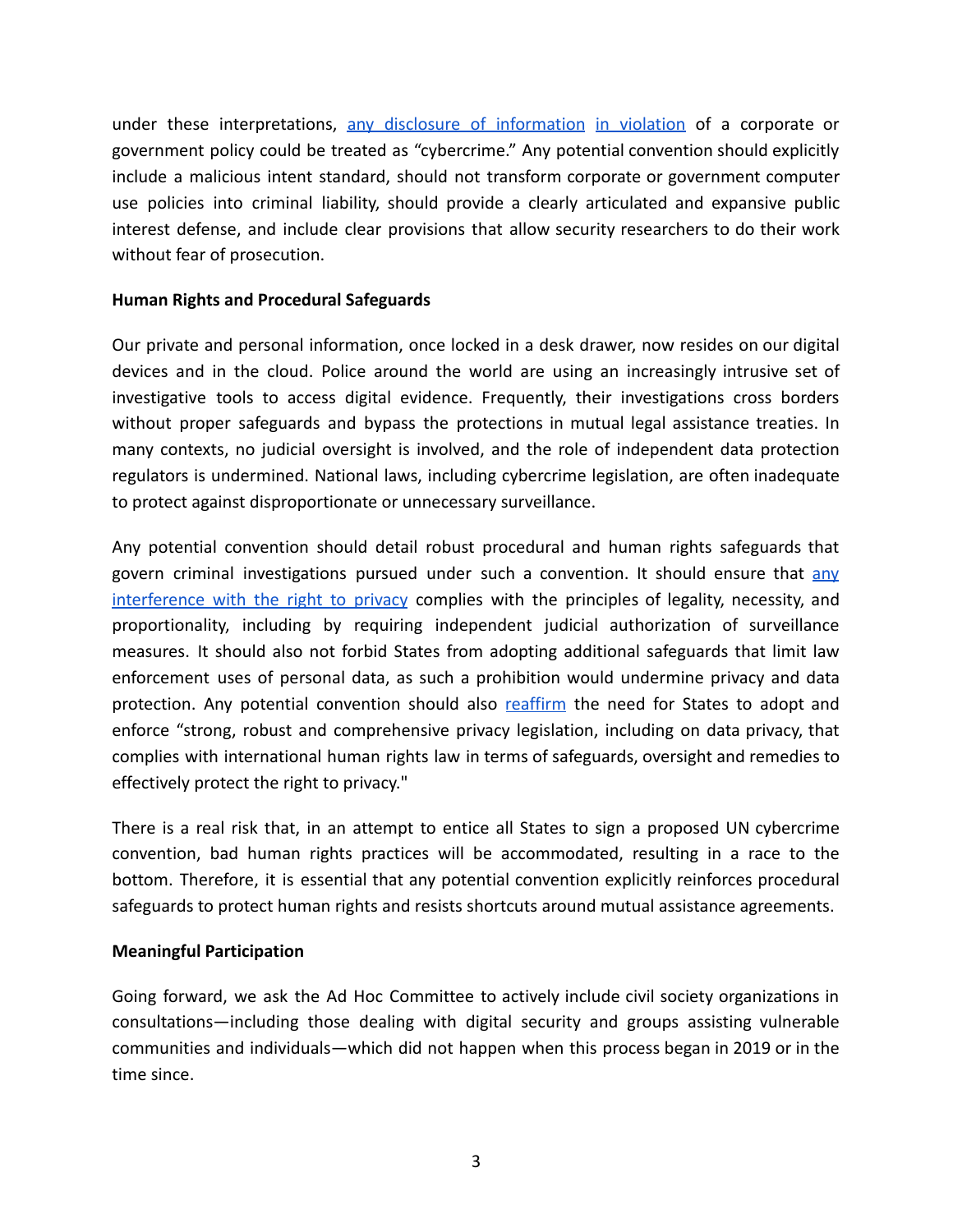Accordingly, we request that the Committee:

● Accredit interested technological and academic experts and nongovernmental groups, including those with relevant expertise in human rights but that do not have consultative status with the Economic and Social Council of the UN, in a timely and transparent manner, and allow participating groups to register multiple representatives to accommodate the remote participation across different time zones.

● Ensure that modalities for participation recognize the diversity of non-governmental stakeholders, giving each stakeholder group adequate speaking time, since civil society, the private sector, and academia can have divergent views and interests.

● Ensure effective participation by accredited participants, including the opportunity to receive timely access to documents, provide interpretation services, speak at the Committee's sessions (in-person and remotely), and submit written opinions and recommendations.

● Maintain an up-to-date, dedicated webpage with relevant information, such as practical information (details on accreditation, time/location, and remote participation), organizational documents (i.e., agendas, discussions documents, etc.), statements and other interventions by States and other stakeholders, background documents, working documents and draft outputs, and meeting reports.

Countering cybercrime should not come at the expense of the fundamental rights and dignity of those whose lives this proposed Convention will touch. States should ensure that any proposed cybercrime convention is in line with their human rights obligations, and they should oppose any proposed convention that is inconsistent with those obligations.

We would be highly appreciative if you could kindly circulate the present letter to the Ad Hoc Committee Members and publish it on the website of the Ad Hoc Committee.

Signatories,\*

- 1. Access Now International
- 2. Alternative ASEAN Network on Burma (ALTSEAN) Burma
- 3. Alternatives Canada
- 4. Alternative Informatics Association Turkey
- 5. AqualtuneLab Brazil
- 6. ArmSec Foundation Armenia
- 7. ARTICLE 19 International
- 8. Asociación por los Derechos Civiles (ADC) Argentina
- 9. Asociación Trinidad / Radio Viva Trinidad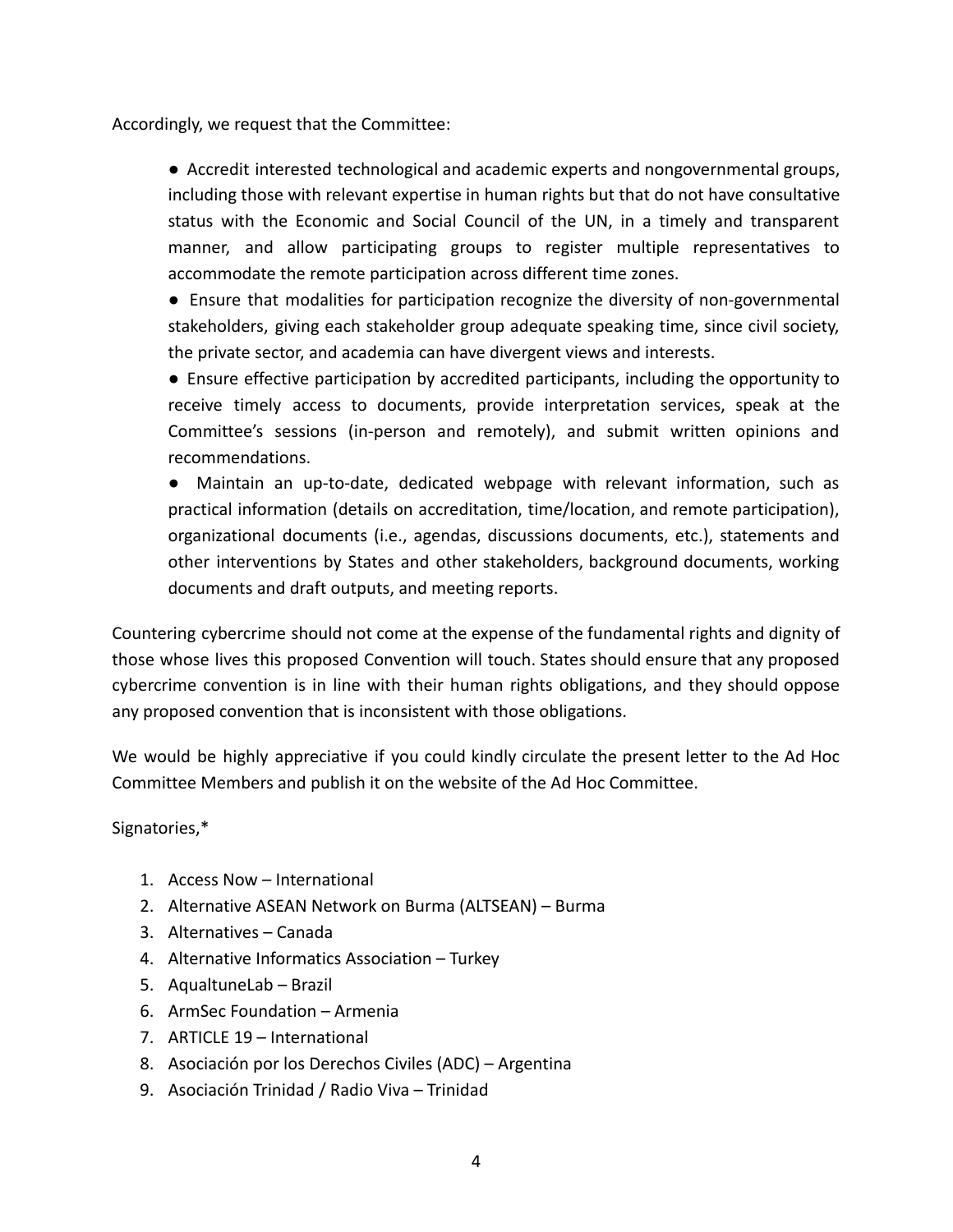- 10. Asociatia Pentru Tehnologie si Internet (ApTI) Romania
- 11. Association for Progressive Communications (APC) International
- 12.Associação Mundial de Rádios Comunitárias (Amarc Brasil) Brazil
- 13. ASEAN Parliamentarians for Human Rights (APHR) Southeast Asia
- 14. Bangladesh NGOs Network for Radio and Communication (BNNRC) Bangladesh
- 15. BlueLink Information Network Bulgaria
- 16. Brazilian Institute of Public Law Brazil
- 17. Cambodian Center for Human Rights (CCHR) Cambodia
- 18. Cambodian Institute for Democracy Cambodia
- 19. Cambodia Journalists Alliance Association Cambodia
- 20. Casa de Cultura Digital de Porto Alegre Brazil
- 21. Centre for Democracy and Rule of Law Ukraine
- 22. Centre for Free Expression Canada
- 23.Centre for Multilateral Affairs Uganda
- 24. Center for Democracy & Technology United States
- 25. Civil Society Europe
- 26. Coalition Direitos na Rede Brazil
- 27. Collaboration on International ICT Policy for East and Southern Africa (CIPESA) Africa
- 28. CyberHUB-AM Armenia
- 29. Data Privacy Brazil Research Association Brazil
- 30. Dataskydd Sweden
- 31. Derechos Digitales Latin America
- 32. Defending Rights & Dissent United States
- 33. Digital Citizens Romania
- 34. DigitalReach Southeast Asia
- 35. Digital Security Lab Ukraine
- 36. Državljan D / Citizen D Slovenia
- 37. Electronic Frontier Foundation (EFF) International
- 38. Electronic Privacy Information Center (EPIC) United States
- 39. Elektronisk Forpost Norge Norway
- 40. Epicenter.works for digital rights Austria
- 41. European Center For Not-For-Profit Law (ECNL) Stichting Europe
- 42. European Civic Forum Europe
- 43. European Digital Rights (EDRi) Europe
- 44. eQuality Project Canada
- 45. Fantsuam Foundation Nigeria
- 46. Free Speech Coalition United States
- 47. Foundation for Media Alternatives (FMA) Philippines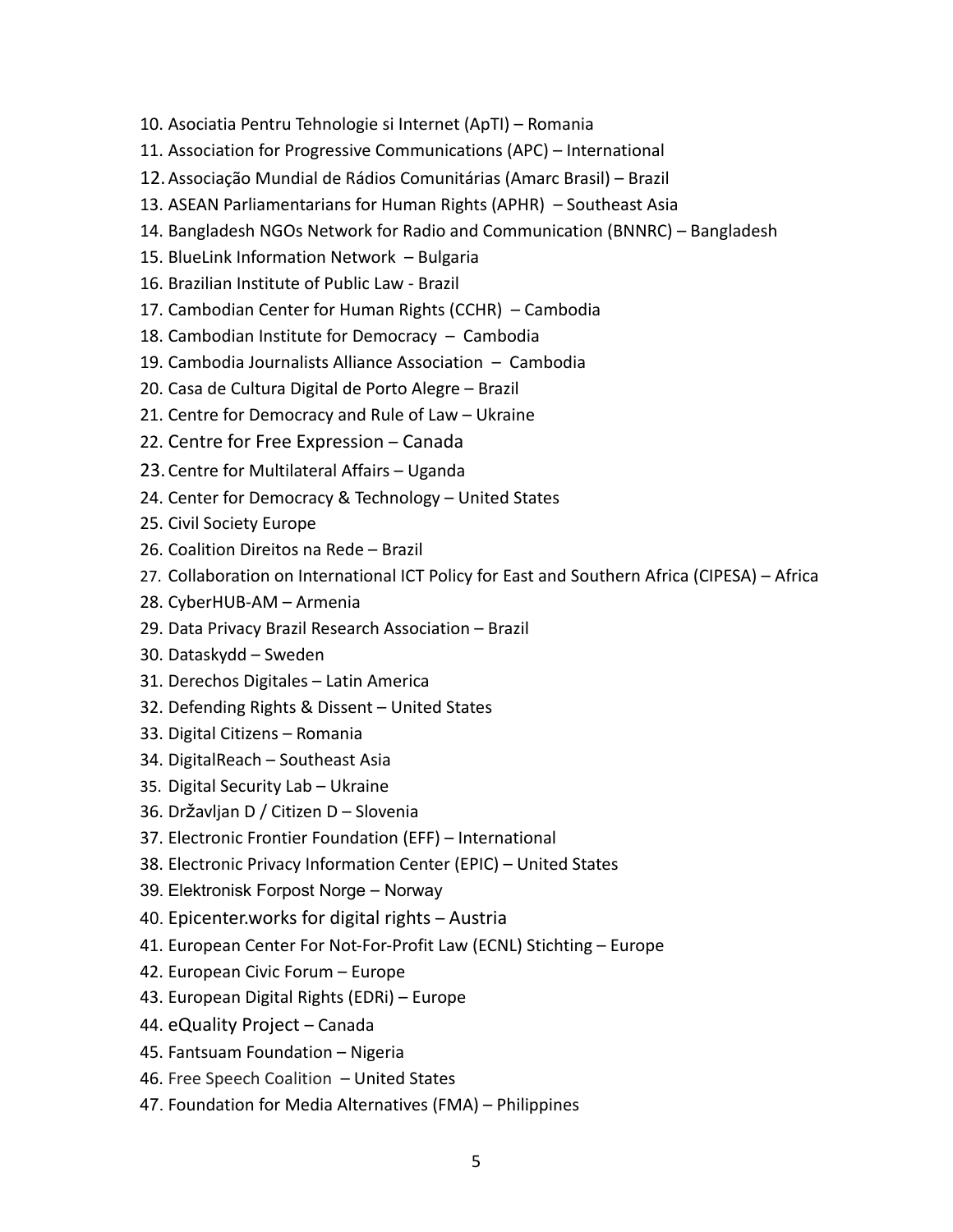- 48. Fundación Acceso Central America
- 49. Fundación Ciudadanía y Desarrollo de Ecuador
- 50. Fundación CONSTRUIR Bolivia
- 51. Fundación Karisma Colombia
- 52. Fundación OpenlabEC Ecuador
- 53. Fundamedios Ecuador
- 54. Garoa Hacker Clube Brazil
- 55. Global Partners Digital United Kingdom
- 56. GreenNet United Kingdom
- 57. GreatFire China
- 58. Hiperderecho Peru
- 59. Homo Digitalis Greece
- 60. Human Rights in China China
- 61. Human Rights Defenders Network Sierra Leone
- 62. Human Rights Watch International
- 63. Igarapé Institute -- Brazil
- 64. IFEX International
- 65. Institute for Policy Research and Advocacy (ELSAM) Indonesia
- 66. The Influencer Platform Ukraine
- 67. INSM Network for Digital Rights Iraq
- 68. Internews Ukraine
- 69. Instituto Beta: Internet & Democracia (IBIDEM) Brazil
- 70. Instituto Brasileiro de Defesa do Consumidor (IDEC) Brazil
- 71. Instituto Educadigital Brazil
- 72. Instituto Nupef Brazil
- 73. Instituto de Pesquisa em Direito e Tecnologia do Recife (IP.rec) Brazil
- 74. Instituto de Referência em Internet e Sociedade (IRIS) Brazil
- 75. Instituto Panameño de Derecho y Nuevas Tecnologías (IPANDETEC) Panama
- 76. Instituto para la Sociedad de la Información y la Cuarta Revolución Industrial Peru
- 77. International Commission of Jurists International
- 78. The International Federation for Human Rights (FIDH)
- 79. IT-Pol Denmark
- 80. JCA-NET Japan
- 81. KICTANet Kenya
- 82. Korean Progressive Network Jinbonet South Korea
- 83. Laboratorio de Datos y Sociedad (Datysoc) Uruguay
- 84. Laboratório de Políticas Públicas e Internet (LAPIN) Brazil
- 85. Latin American Network of Surveillance, Technology and Society Studies (LAVITS)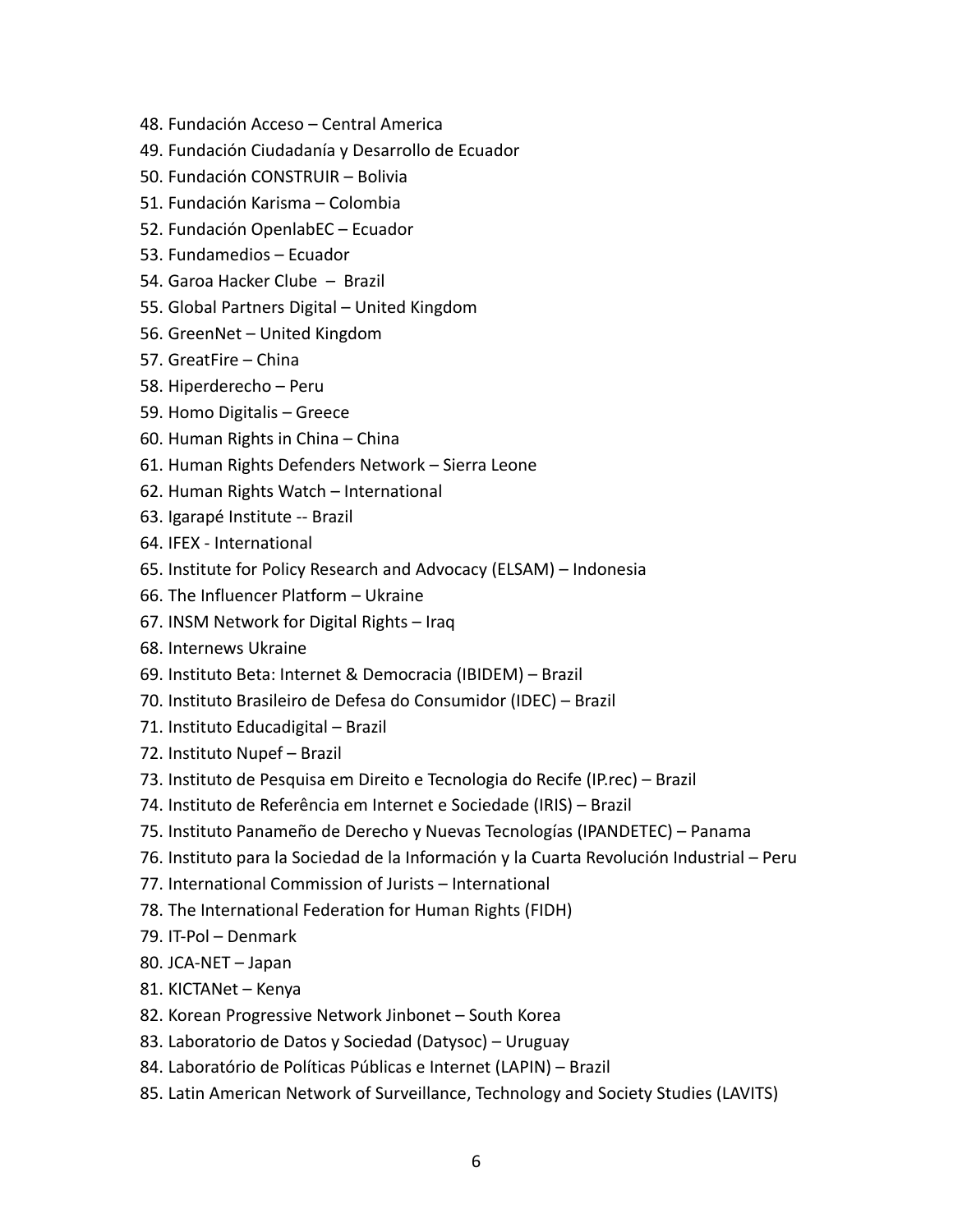- 86. Lawyers Hub Africa
- 87. Legal Initiatives for Vietnam
- 88. Ligue des droits de l'Homme (LDH) France
- 89. Masaar Technology and Law Community Egypt
- 90. Manushya Foundation Thailand
- 91. MINBYUN Lawyers for a Democratic Society Korea
- 92. Open Culture Foundation Taiwan
- 93. Open Media Canada
- 94. Open Net Association Korea
- 95. OpenNet Africa Uganda
- 96. Panoptykon Foundation Poland
- 97. Paradigm Initiative Nigeria
- 98. Privacy International International
- 99. Radio Viva Paraguay
- 100. Red en Defensa de los Derechos Digitales (R3D) Mexico
- 101. Regional Center for Rights and Liberties Egypt
- 102. Research ICT Africa
- 103. Samuelson-Glushko Canadian Internet Policy & Public Interest Clinic (CIPPIC) Canada
- 104. Share Foundation Serbia
- 105. Social Media Exchange (SMEX) Lebanon, Arab Region
- 106. SocialTIC Mexico
- 107. Southeast Asia Freedom of Expression Network (SAFEnet) Southeast Asia
- 108. Supporters for the Health and Rights of Workers in the Semiconductor Industry (SHARPS) – South Korea
- 109. Surveillance Technology Oversight Project (STOP) United States
- 110. Tecnología, Investigación y Comunidad (TEDIC) Paraguay
- 111. Thai Netizen Network Thailand
- 112. Unwanted Witness Uganda
- 113. Vrijschrift Netherlands
- 114. West African Human Rights Defenders Network Togo
- 115. World Movement for Democracy International
- 116. 7amleh The Arab Center for the Advancement of Social Media Arab Region

## **Individual Experts and Academics**

- 1. Jacqueline Abreu, University of São Paulo
- 2. Chan-Mo Chung, Professor, Inha University School of Law
- 3. Danilo Doneda, Brazilian Institute of Public Law